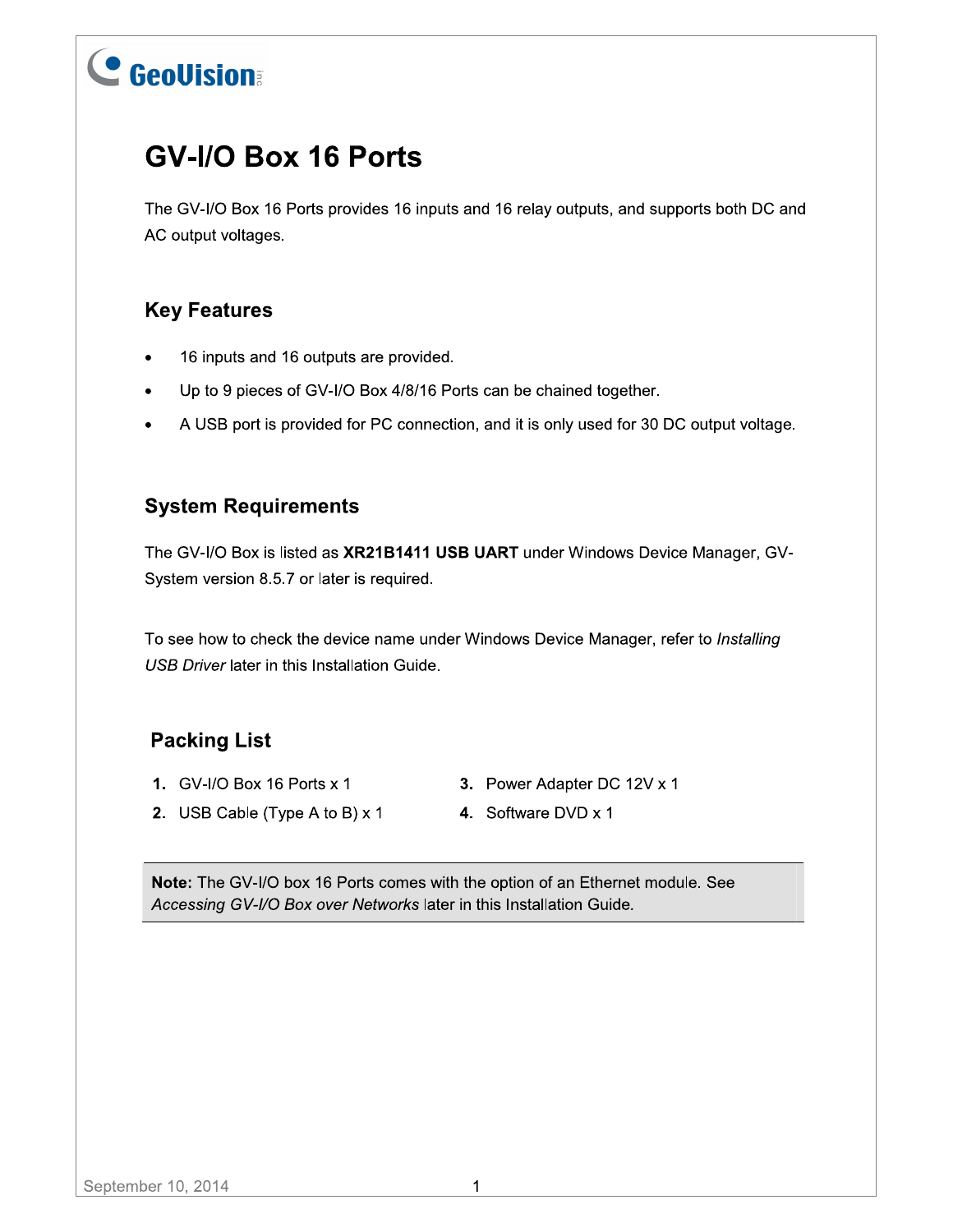

## Overview

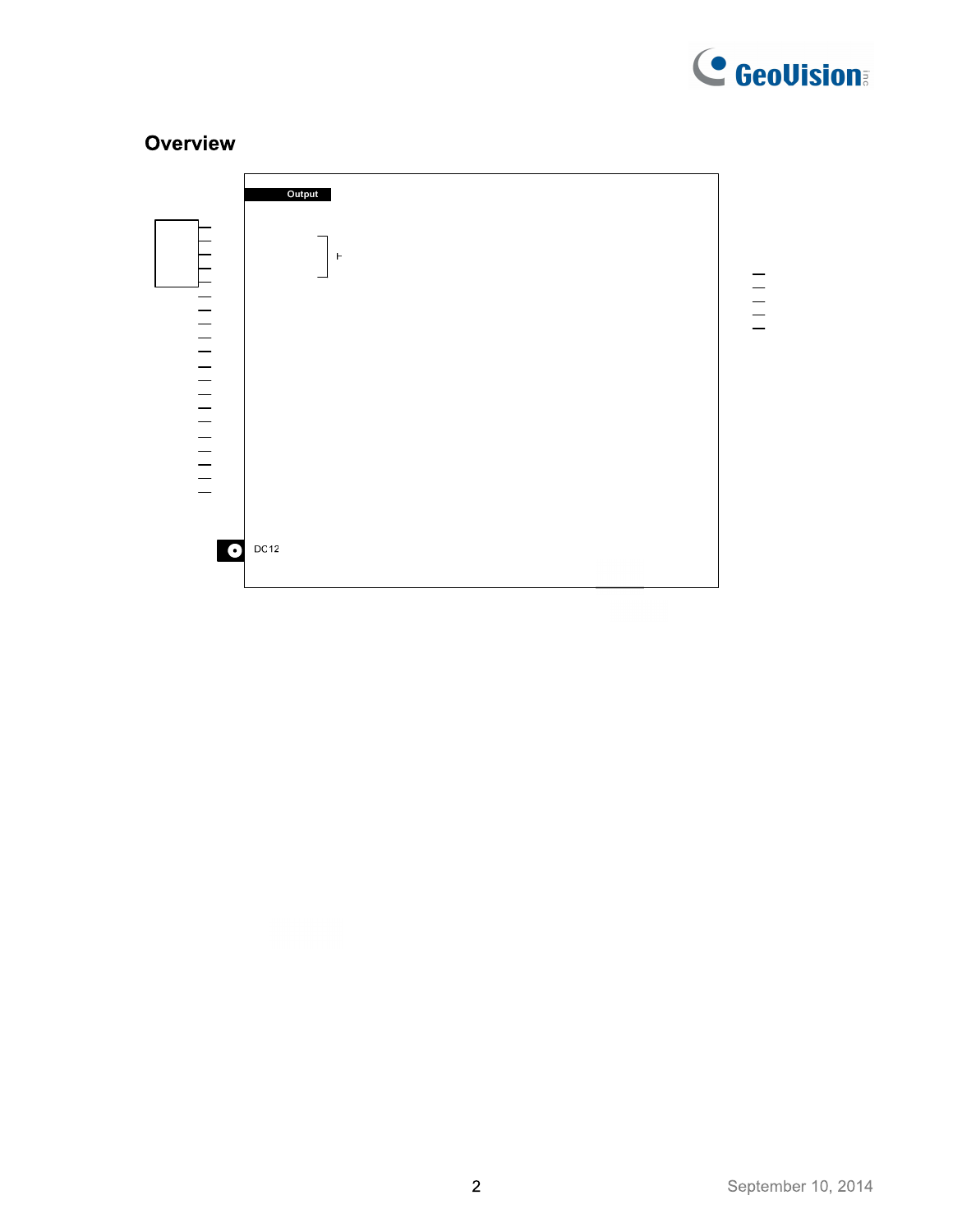

### **Connections to PC**

There are three ways to connect the GV-I/O Box 16 Ports to the PC. Only one of the three methods can be used at a time.

- (1) USB cable: Use the USB cable to connect the PC.
- (2) RS-485 wiring: Through the option of GV-Hub, GV-COM, GV-NET Card or GV-NET/IO Card, use the RS-485 connectors to connect the PC. RS-485 connection is suitable for long distance wiring up to 600 m / 1968.5 ft.
- (3) Network: This is an optional function. See Accessing GV-I/O Box over Networks later in this Installation Guide.
- 1. Use the USB cable to connect one GV-I/O Box 16 Ports to PC. (Allowed for DC Output **Voltage only)**



USB cable

PC

GV-IO Box 16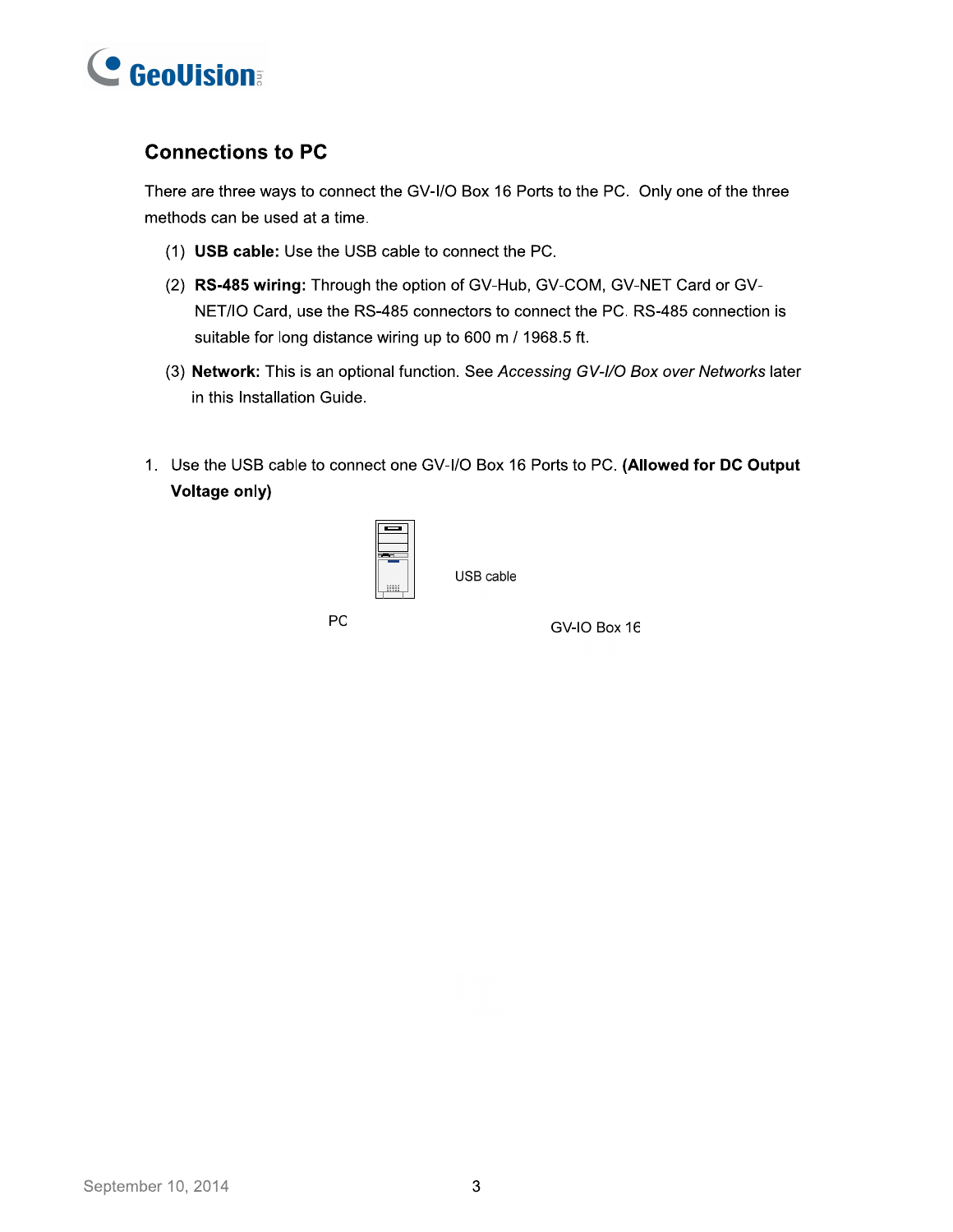

## **Installing USB Driver**

To use the USB function, it is required to install the driver on the PC. Follow these steps to install the driver:

- 1. Insert the software DVD. It will run automatically and pop up a window.
- 2. Click Install GeoVision USB Devices Driver. This dialog box appears.

- 3. Click Install to install the drivers. When the installation is complete, this message will appear: Install Successfully.
- 4. Click Exit to close the dialog box and restart the PC.

To verify the drivers are installed correctly, go to Windows Device Manager after restarting the PC. Expanding the Ports field, you should see XR21B1411 USB UART. The COM number in the parenthesis indicates the COM port currently in use.



Note: If you unplug the GV-I/O Box 16 Ports from the PC and connect another GV-I/O Box to the same USB port, the COM port may still be changed. Access the Windows Device Manager again to look up the new COM port number.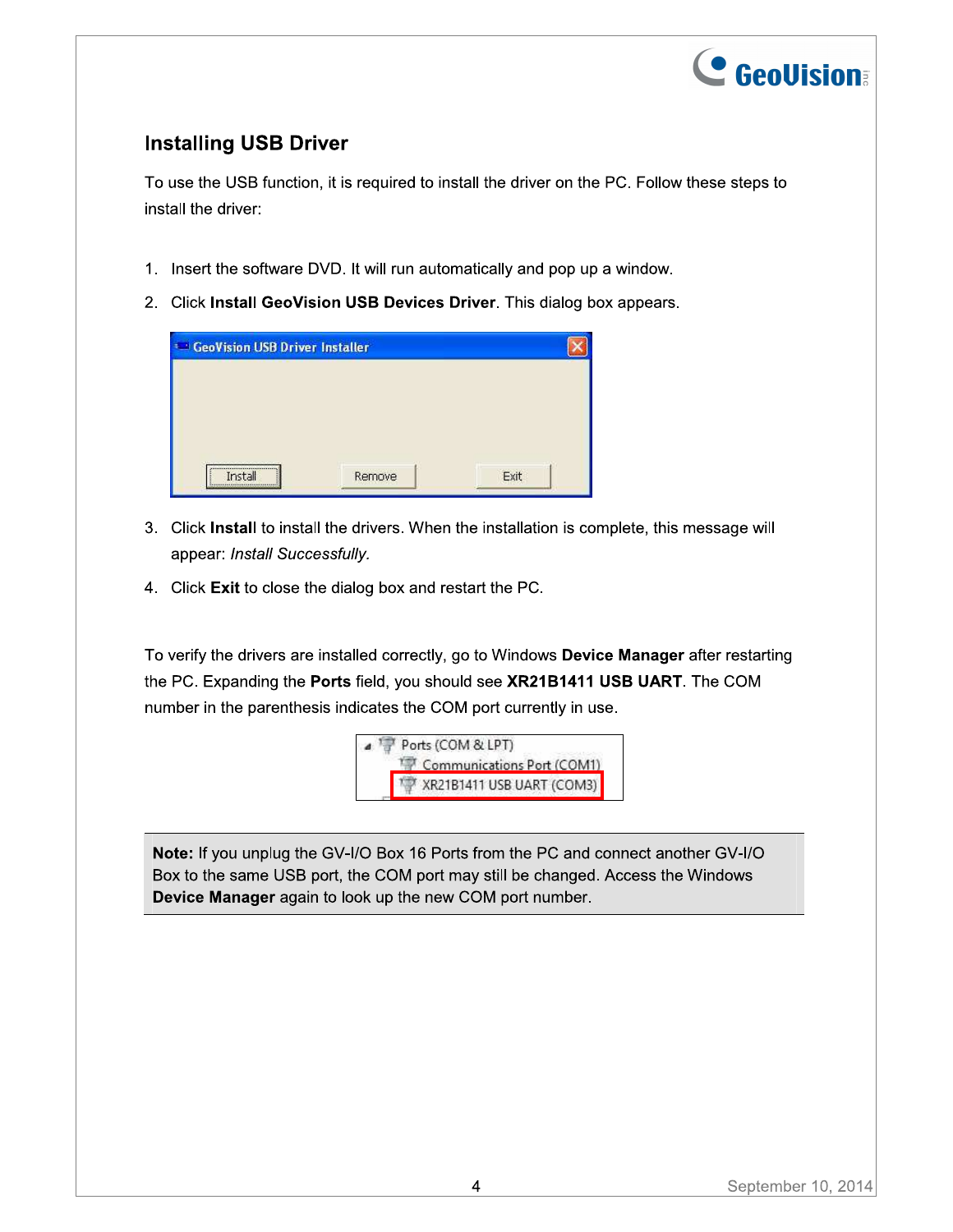

## **Assigning Addresses to GV-I/O Box**

You can connect any GV-IO Box of 4, 8 and 16 ports together through RS-485 wiring. Up to 9 pieces of GV-I/O Box can be chained together to expand the I/O capacity. Use the ID switch (1~9) to assign addresses 1~9 to each GV-I/O Box.



Note: The maximum distance for RS-485 connection is up to 600 m / 1968.5 ft.

### **ID Switch**



- 1. Addresses 0 and A to F are NOT functional.
- 2. Assign the addresses when the power is off.
- 3. If you want to change the assigned address of the connected GV-I/O Box, set the switch to the new address, and then re-plug the power adaptor.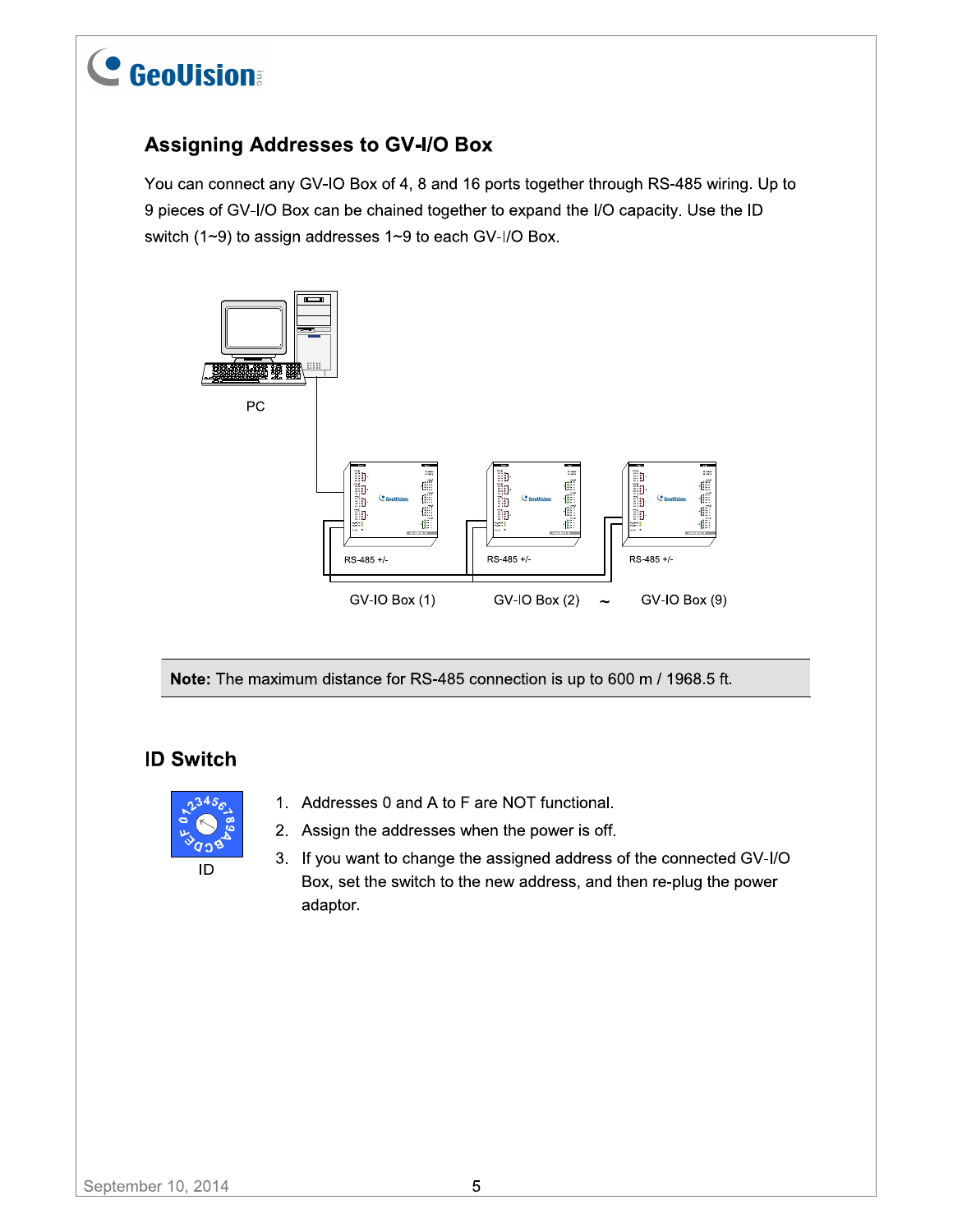

## **Extending Transmission over the Distance**

When the transmission signals between the RS-485 communications become weak over the distance, switch on the Terminal Resistance Switches to maintain the signals. Three conditions below illustrate how the Terminal Resistance Switches should be switched on.

#### 1. Multiple pieces of GV-I/O Box are connected with the PC through one single RS-485 cable.

After you connect multiple pieces of GV-I/O Box with the PC, only switch on the Terminal Resistance Switches in the first and last connected pieces of GV-I/O Box.

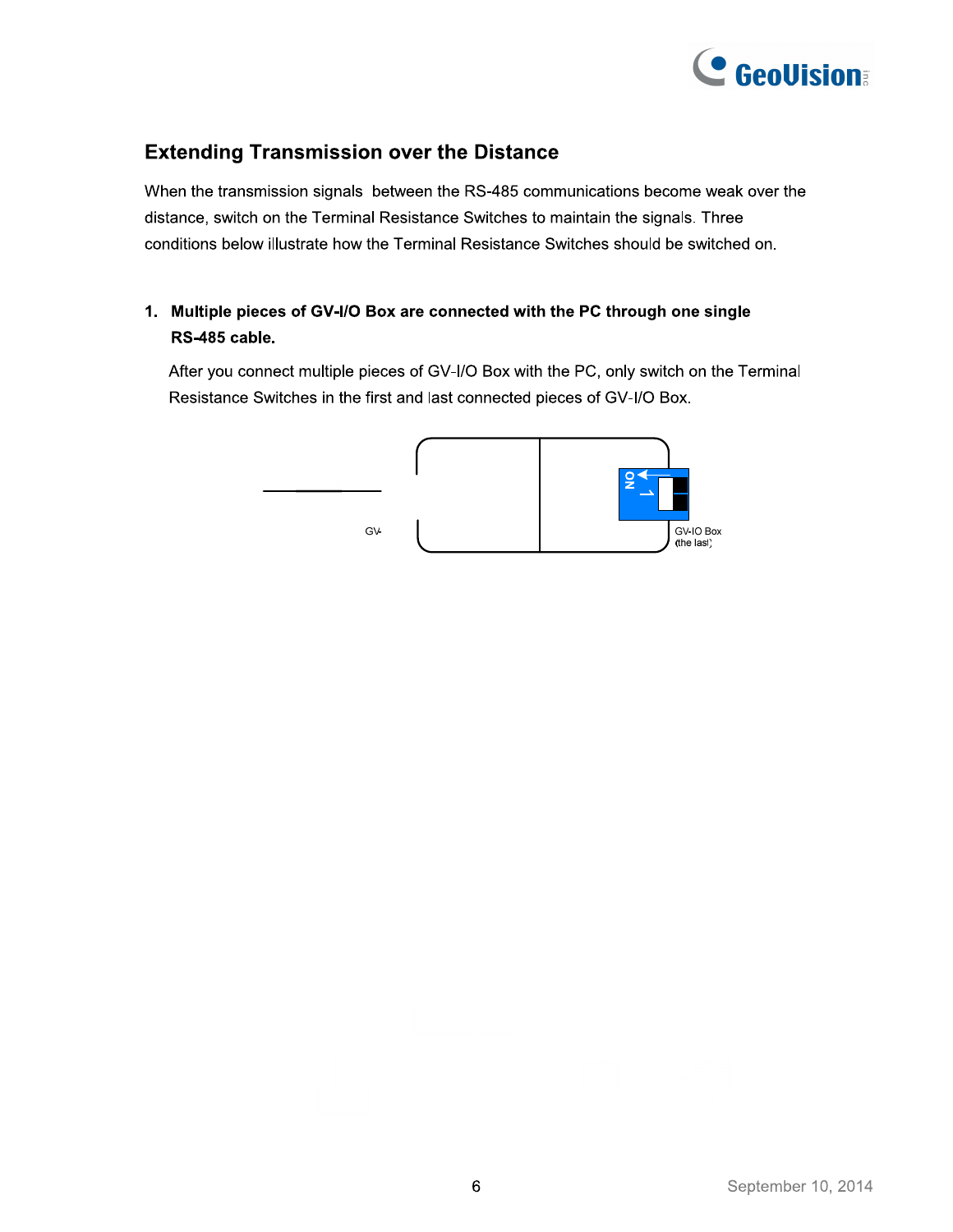

#### 3. Multiple pieces of GV-I/O Box are connected with the PC through separate RS-485 cables.

After you connect multiple pieces of GV-I/O Box with the PC through separate RS-485 cables, switch on Terminal Resistance Switches of the connected piece of GV-I/O Box at the end of each cable.

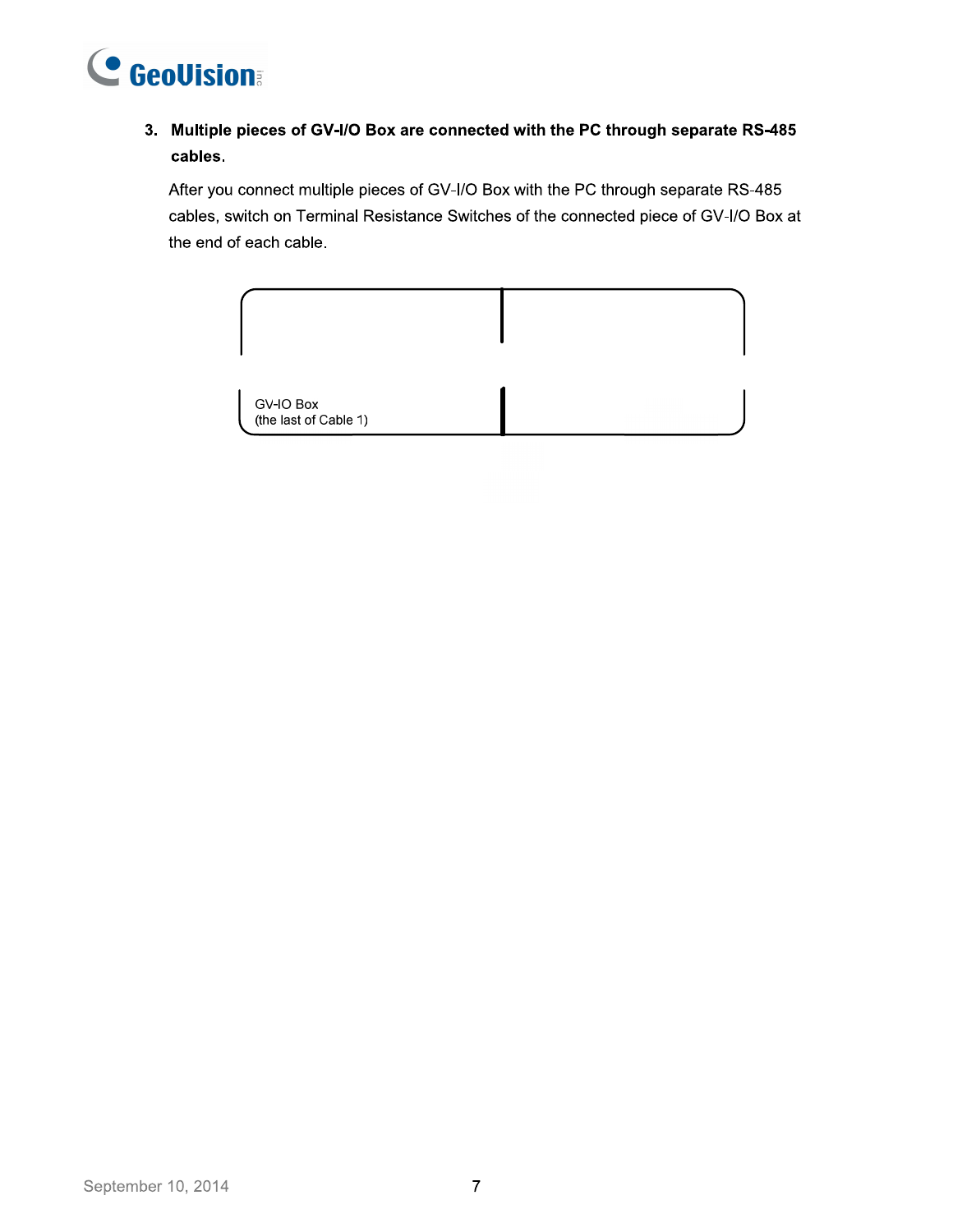

## **Accessing GV-I/O Box 16 Ports over Networks**

You can link the GV-I/O Box to GV-System, GV-GIS and Control Center over networks for I/O management.

Two network environments are supported: Fixed IP and DHCP. Depending on your network, choose Fixed IP for a static IP address or DHCP for a dynamic IP address such as those assigned by an ISP or other DHCP server.

GV-I/O Box is linked to GV-System by using the Virtual I/O function. Please note these specifications when GV-I/O Box works with GV-System:

- GV-System supports up to 9 I/O modules which include real I/O devices and virtual I/O  $1.$ devices linked through networks.
- 2. Up to 5 connections, which include GV-System and any CMS applications, are allowed to control one GV-I/O Box.

#### Note:

- 1. GV-I/O Box has a default IP address of 192.168.0.100. The computer used to set the IP address must be under the same network or subnet sequence assigned to the Box.
- 2. To link GV-I/O Box to GV-System, see Virtual I/O Control, Chapter 6 in DVR User's Manual on the Software DVD.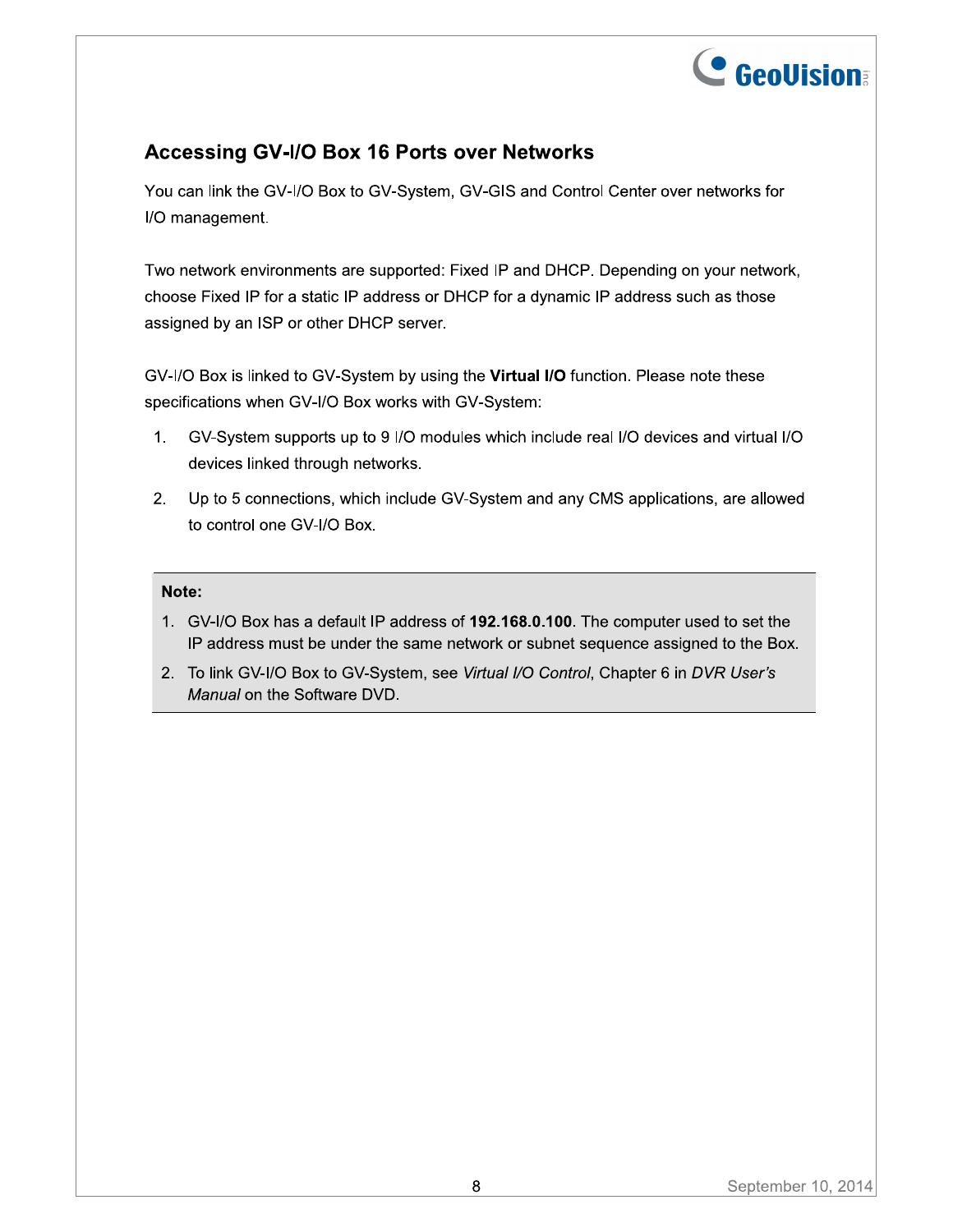

#### **Fixed IP Connection**

To assign GV-I/O Box to a fixed IP:

- $1.$ Open an Internet browser, and type the default IP address https://192.168.0.100. The login dialog box appears.
- $2.$ Type default value admin for both Username and Password, and click OK. This page appears.

| <b>GeoVision</b>                                                                      | <b>Network Configuration</b>      |     |     |                                       |        |  |
|---------------------------------------------------------------------------------------|-----------------------------------|-----|-----|---------------------------------------|--------|--|
|                                                                                       | <b>Machine Name</b>               |     |     |                                       |        |  |
| <b>Network Setting</b><br>$\bullet$                                                   | <b>Machine Name</b><br>IOBOX-01   |     |     |                                       |        |  |
| <b>Other Setting</b><br>٠                                                             | <b>DHCP Client</b>                |     |     |                                       |        |  |
| <b>Input Setting</b><br>٠<br><b>Output Setting</b><br>٠<br><b>In/Out Monitor</b><br>٠ | <b>CEnable</b><br><b>ODisable</b> |     |     |                                       |        |  |
| <b>Firmware Update</b><br>٠                                                           | <b>IP Address</b>                 | 192 | 168 | 3.                                    | 87     |  |
| <b>Account Setting</b><br>٠                                                           | <b>Subnet Mask</b>                | 255 | 255 | 252                                   | $\cup$ |  |
|                                                                                       | <b>Default Gateway</b>            | 192 | 168 | $\mathbb{O}$                          |        |  |
|                                                                                       | <b>Domain Name Server</b>         | 192 | 168 | $\begin{array}{c} 0 \\ 0 \end{array}$ |        |  |

- $3.$ In the Machine Name field, edit the name of the connected GV-I/O Box.
- 4. Click Disable. Type the static IP address information, including IP Address, Subnet Mask, Default Gateway and Domain Name Server.
- 5. Click Submit. When the setting is complete, the Status field will indicate Register Success. Then GV-I/O Box can be accessed with this fixed IP address.

Note: If you like to use the domain name instead of IP address, you may use Domain Name Service as well. For details on domain name service, see DHCP Connection later in this Installation Guide.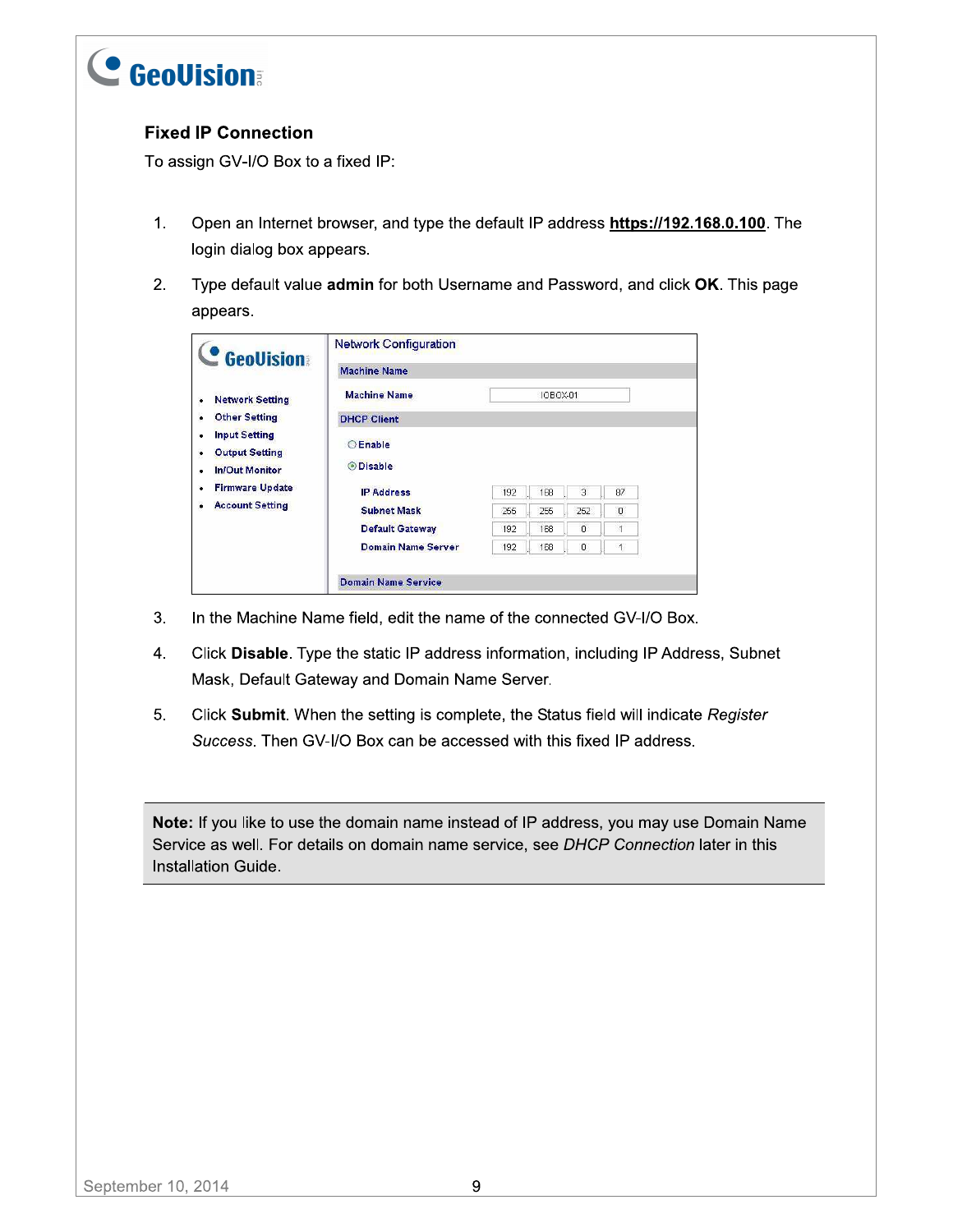

#### **DHCP Connection**

DDNS (Dynamic Domain Name System) provides another way of accessing GV-I/O Box when using a dynamic IP from a DHCP server. DDNS assigns a domain name to GV-I/O Box so that GV servers can always access GV-I/O Box by using the domain name.

To enable the DDNS function, first you should apply for a domain name from the DDNS service provider's website. There are 2 providers listed in GV-I/O Box: GeoVision DDNS Server and DynDNS.org. To register at GeoVision DDNS Server, see the following instructions. For details on DynDNS, please consult them at www.dyndns.org.

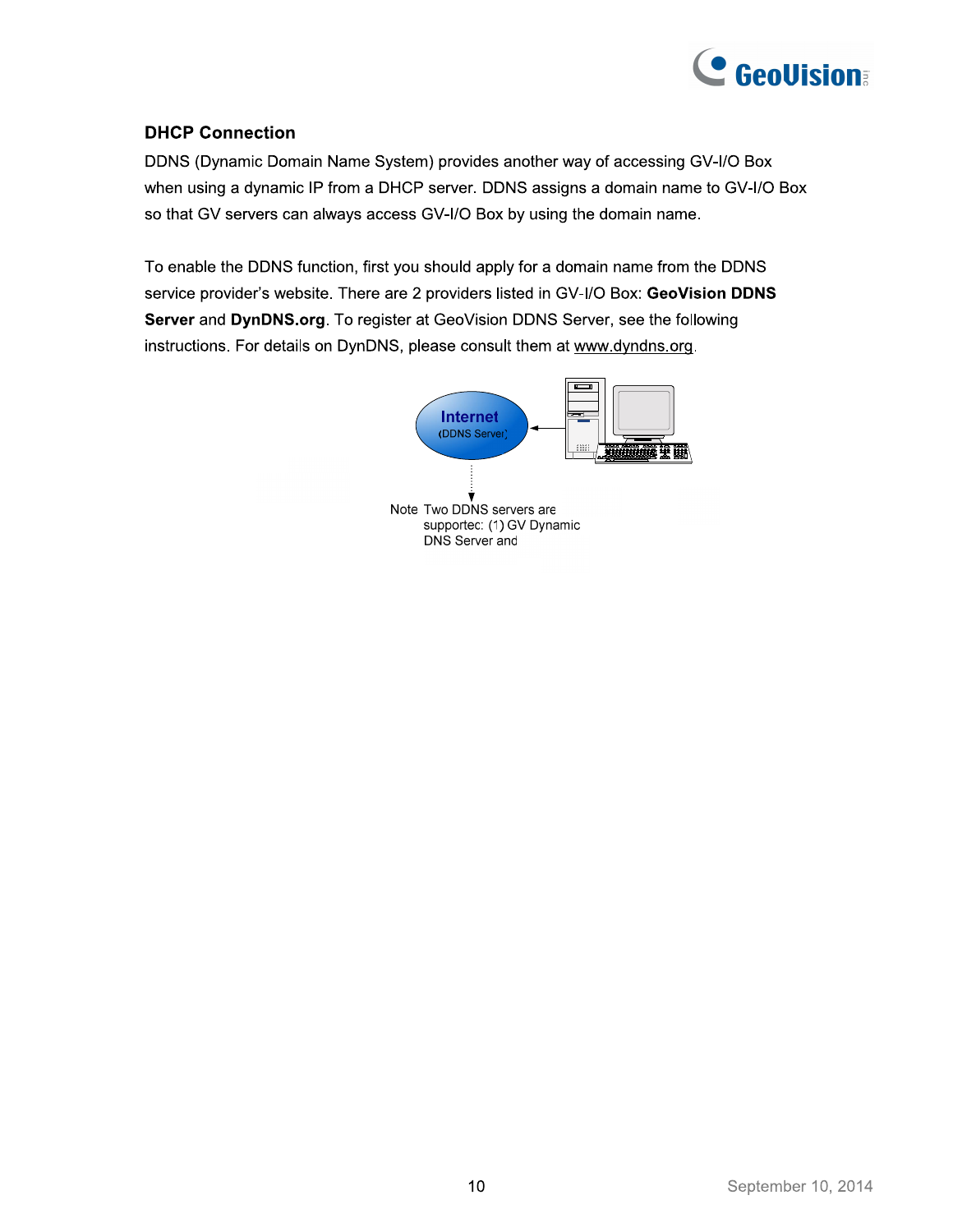- In the Username field, type a name. Username can be up to 16 characters with the  $2.$ choices of "a  $\sim$  z", "0  $\sim$ 9", and "-". Note that space or "-" cannot be used as the first character.
- $3.$ In the Password filed, type a password. Passwords are case-sensitive and must be at least 6 characters. Type the password again in the Re-type Password field for confirmation.
- 4. In the Word Verification section, type the characters or numbers shown in the box. For example, type i8UCY in the required field. Word Verification is not case-sensitive.
- Click the Send button. When the registration is complete, this page will appear. The  $5<sub>1</sub>$ Hostname is the domain name, consisting of the registered username and "dipmap.com", e.g. somerset01.dipmap.com.



Note: The registered username will be invalid when it is not used for one month.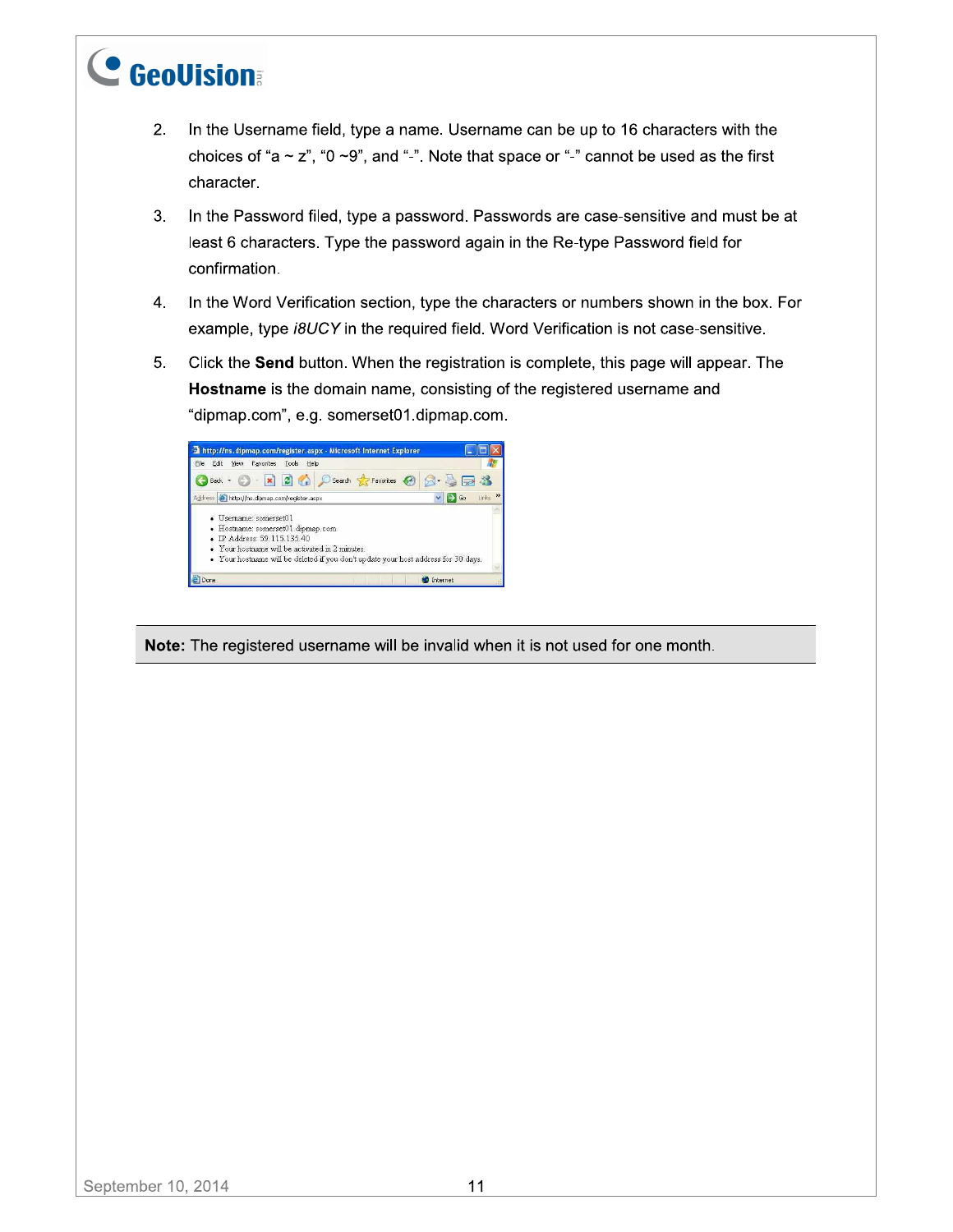

#### **Configuring GV-I/O Box on Internet**

After acquiring a domain name from the DDNS Server, you need to configure the domain name on GV-I/O Box so that GV servers can access GV-I/O Box by using the domain name on Internet.

- Follow the Steps 1 to 2 in Fixed IP Connection section. The Network Configuration  $1.$ page appears.
- $2.$ Click Enable, and select Send to DDNS.
- $3.$ Type Host Name, User Name and Password that are registered on the DDNS Server. If you select GeoVision DDNS, the system will automatically bring up the Host Name.

| <b>C</b> GeoVision     | <b>Machine Name</b>        |          |                 |     |                 |  |
|------------------------|----------------------------|----------|-----------------|-----|-----------------|--|
| <b>Network Setting</b> | <b>Machine Name</b>        | IOBOX-01 |                 |     |                 |  |
| <b>Other Setting</b>   | <b>DHCP Client</b>         |          |                 |     |                 |  |
| <b>Input Setting</b>   | <b>Enable</b>              |          |                 |     |                 |  |
| <b>Output Setting</b>  |                            |          |                 |     |                 |  |
| <b>In/Out Monitor</b>  | <b>ODisable</b>            |          |                 |     |                 |  |
| <b>Firmware Update</b> | <b>IP Address</b>          | 192      | 168             | 8   | 87              |  |
| <b>Account Setting</b> | <b>Subnet Mask</b>         | 255      | 255             | 252 | Ü               |  |
|                        | Default Gateway            | 192      | 168             | o   |                 |  |
|                        | <b>Domain Name Server</b>  | 192      | 168             | Ū   |                 |  |
|                        | <b>Domain Name Service</b> |          |                 |     |                 |  |
|                        | <b>ODisable</b>            |          |                 |     |                 |  |
|                        | Send to LocalDDNS          |          |                 |     |                 |  |
|                        | Server IP                  | 192      | 168             | 0   | 10 <sub>1</sub> |  |
|                        | <b>Device Name</b>         |          | user            |     |                 |  |
|                        | Send to DDNS               |          | GeoVision DDNS  |     | GeoVision DDNS  |  |
|                        | <b>Host Name</b>           |          | user dipmap com |     |                 |  |
|                        | <b>User Name</b>           |          |                 |     |                 |  |
|                        | Password                   |          |                 |     |                 |  |

Click Submit. When the setting is complete, the Status field will indicate: Register 4. Success. Then GV-I/O Box can be accessed with this domain name.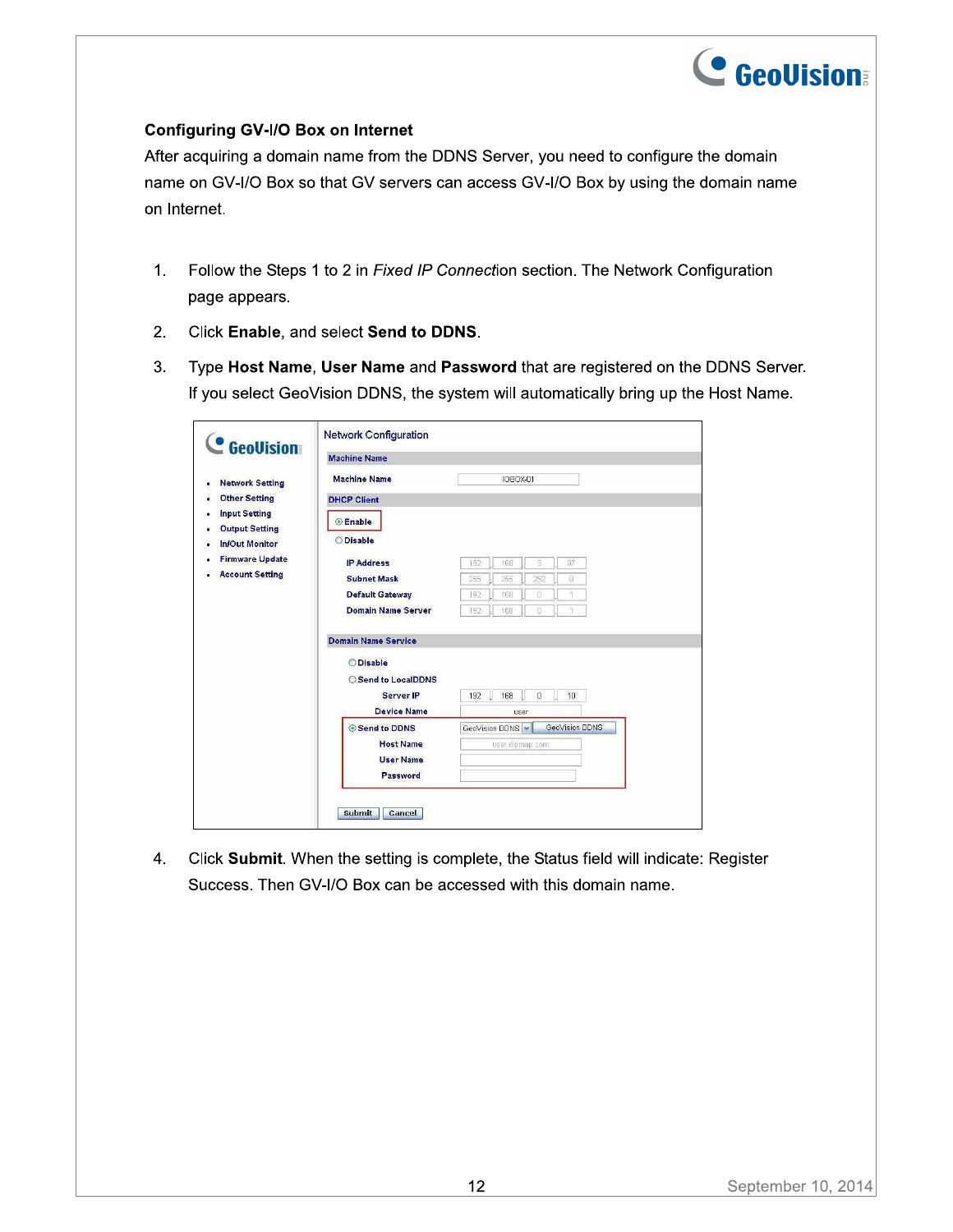#### **Other Setting**

In the left menu, click Other Setting. This page appears.

| <b>GeoVision</b>                                 | <b>Other Configuration</b>            |                   |  |  |  |
|--------------------------------------------------|---------------------------------------|-------------------|--|--|--|
|                                                  | <b>Device ID</b>                      |                   |  |  |  |
| <b>Network Setting</b>                           | Device ID                             | $\overline{1}$    |  |  |  |
| <b>Other Setting</b>                             | <b>Connection to IO-BOX</b>           |                   |  |  |  |
| <b>Input Setting</b><br><b>Output Setting</b>    | <b>Connection to IO-BOX</b>           | Enable $\vee$     |  |  |  |
| <b>In/Out Monitor</b>                            | <b>Communication Port</b>             |                   |  |  |  |
| <b>Firmware Update</b><br><b>Account Setting</b> | <b>Communication Port</b>             | 10000             |  |  |  |
|                                                  | <b>Mac Address / Firmware Version</b> |                   |  |  |  |
|                                                  | <b>Mac Address</b>                    | 00:13:e2:01:00:b3 |  |  |  |
|                                                  | <b>Ethernet Module Version</b>        | V1.0.0-20090812   |  |  |  |
|                                                  | <b>Reboot System / Set Default</b>    |                   |  |  |  |
|                                                  | <b>Reboot System:</b>                 | <b>Reboot</b>     |  |  |  |
|                                                  | <b>Default Value:</b>                 | <b>Default</b>    |  |  |  |
|                                                  | Submit<br>Cancel                      |                   |  |  |  |

[Device ID] Indicates the current ID of the device.

[Connection to IO-BOX] Select Enable to use GV-I/O Box through network or select Disable to use GV-I/O Box through USB or RS-485 connection. GV-I/O Box cannot support more than one method simultaneously.

[Communication Port] Keeps the default port value 10000.

[Mac Address/Firmware Version] Indicates the MAC address of the network medium and the Ethernet module version of GV-I/O Box.

#### [Reboot System/Set Default]

- Reboot System: Performs a warm boot of GV-I/O Box. This operation keeps the current configuration.
- **Default Value:** Resets all configuration parameters to their factory settings. This may take 5 seconds to complete.

Note: If you switch the connection from USB or RS-485 to network, first remove the USB or RS-485 cable from GV-I/O Box and then select **Enable** in this setting page; otherwise, the network connection will not function.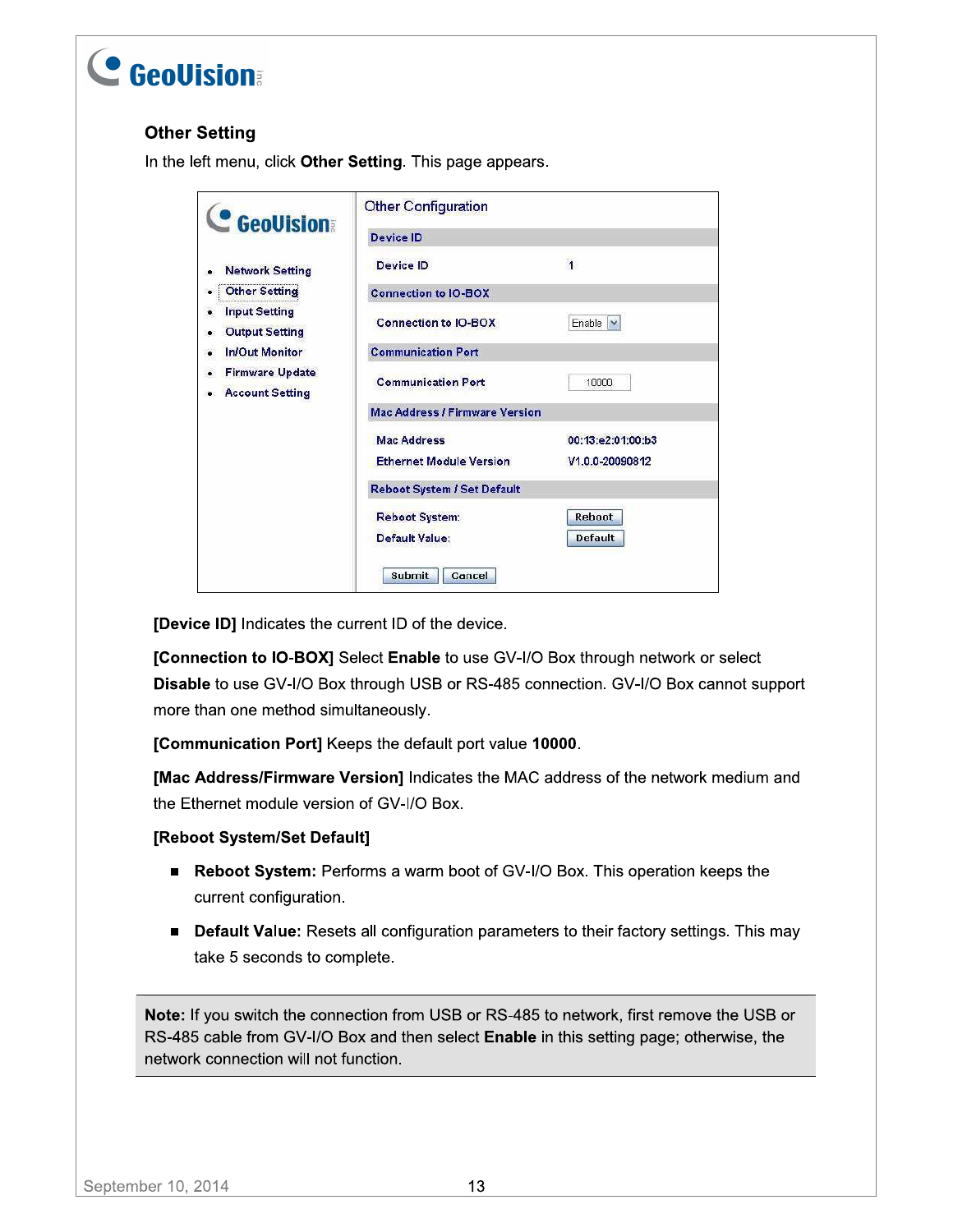

#### **Input Setting**

In the left menu, click Input Setting. This page appears.

| <b>C</b> GeoVision                  | Input Configuration<br><b>Input Setting</b> |                         |             |                             |                           |      |                      |  |
|-------------------------------------|---------------------------------------------|-------------------------|-------------|-----------------------------|---------------------------|------|----------------------|--|
|                                     |                                             |                         |             |                             |                           |      |                      |  |
| <b>Network Setting</b><br>$\bullet$ |                                             | <b>Enable</b>           | <b>Name</b> | <b>Input Mode</b>           | Latch Enable Alarm Output |      |                      |  |
| <b>Other Setting</b><br>٠           | 1                                           | V                       | Input1      | 1) N/O $\vee$               | П                         | None | Y                    |  |
| <b>Input Setting</b><br>۰           | $\overline{\mathbf{c}}$                     | $\overline{\mathsf{v}}$ | Input2      | 1) N/O $\sim$               | П                         | None | v                    |  |
| <b>Output Setting</b><br>٠          | 3                                           | $\checkmark$            | Input3      | 1) N/O V                    | П                         | None | $\check{ }$          |  |
| <b>In/Out Monitor</b><br>٠          | 4                                           | $\overline{\mathsf{v}}$ | Input4      | 1) N/O $\sim$               | П                         | None | Y                    |  |
| <b>Firmware Update</b><br>٠         | 5                                           | V                       | Input5      | 1) N/O $\vee$               | П                         | None | Y                    |  |
| <b>Account Setting</b><br>٠         | 6                                           | $\checkmark$            | Input6      | 1) N/O V                    | □                         | None | $\ddot{\phantom{1}}$ |  |
|                                     | $\overline{7}$                              | $\checkmark$            | Input7      | 1) N/O $\blacktriangledown$ | П                         | None | $\check{ }$          |  |
|                                     | 8                                           | $\checkmark$            | Input8      | 1) N/O $\sim$               | П                         | None | M                    |  |
|                                     | 9                                           | V                       | Input9      | $1) N/O \vee$               | П                         | None | Y                    |  |
|                                     | 10                                          | $\checkmark$            | Input10     | 1) N/O $\sim$               | $\Box$                    | None | v                    |  |
|                                     | 11                                          | $\checkmark$            | Input11     | 1) N/O $\blacktriangledown$ | П                         | None | $\check{ }$          |  |
|                                     | 12                                          | $\checkmark$            | Input12     | 1) N/O V                    | □                         | None | v                    |  |
|                                     | 13                                          | V                       | Input13     | 1) N/O $\vee$               | П                         | None | Y                    |  |
|                                     | 14                                          | $\checkmark$            | Input14     | 1) N/O $\sim$               | $\Box$                    | None | $\checkmark$         |  |
|                                     | 15                                          | $\checkmark$            | Input15     | $1) N/O$ $\vee$             | П                         | None | v                    |  |
|                                     | 16                                          | $\checkmark$            | Input16     | 1) N/O $\sim$               | □                         | None | ×                    |  |

- **Enable:** Select to enable this Input function to be used by GV-I/O Box.
- Name: Edit the name of the Input.
- Input Mode: Configure the input to NC (normally closed) or NO (normally open) mode.  $\blacksquare$
- **Enable Latch:** Instead of constant output alarm in N/O and N/C, the option provides a momentary alarm when triggered.
- Alarm Output: Select None for no alarm output, or select between Output 1 and Output 16 to trigger when the input is detected.

Click Submit button to save the changes, or click Cancel button to return the changes to its previous state.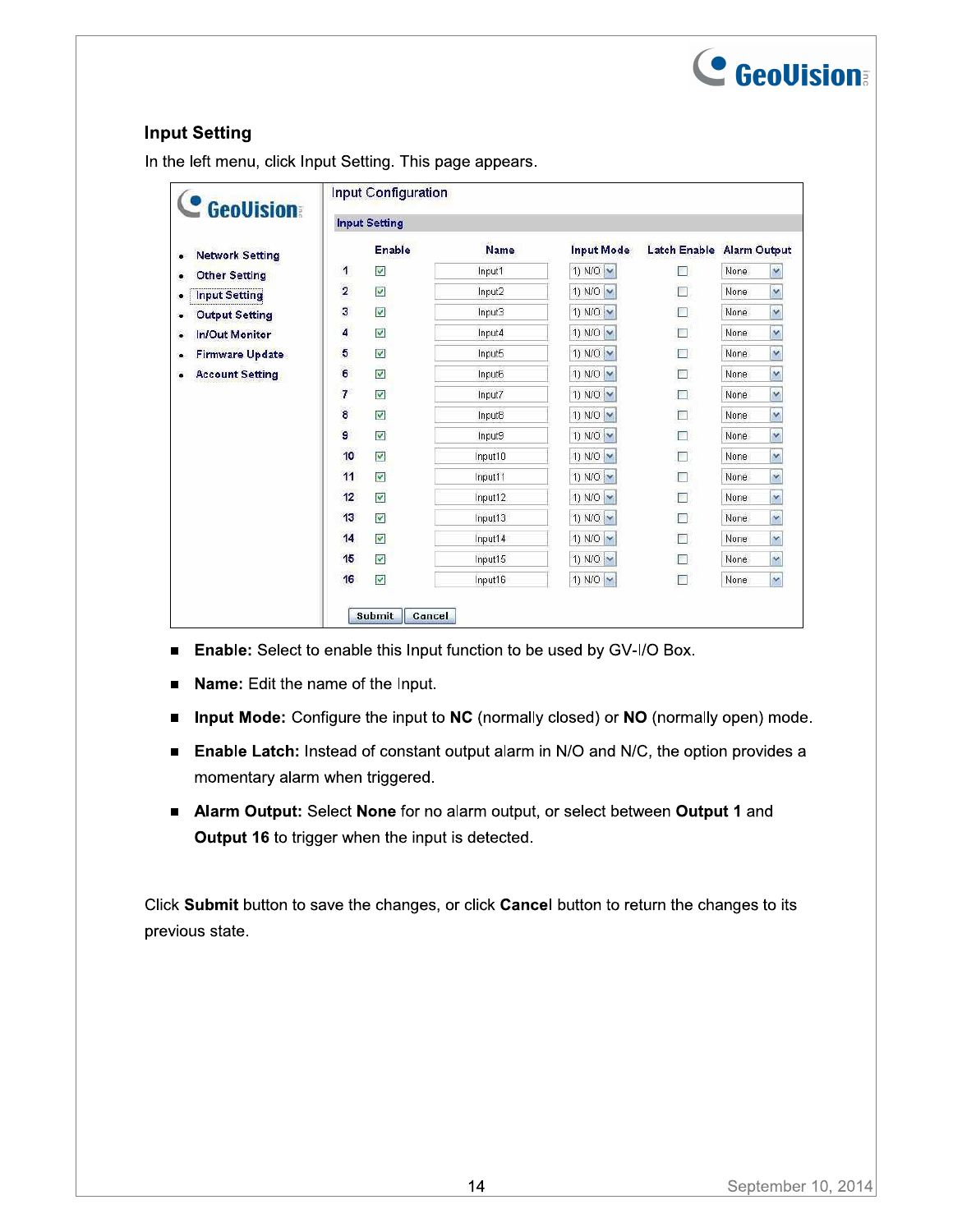### **Output Setting**

In the left menu, click Output Setting. This page appears.

| <b>GeoVision</b>            |                | <b>Output Setting</b>   |             |                      |              |                               |
|-----------------------------|----------------|-------------------------|-------------|----------------------|--------------|-------------------------------|
| <b>Network Setting</b>      |                | <b>Enable</b>           | <b>Name</b> | <b>Output Mode</b>   |              | Pulse Mode Delay Time(1 - 60) |
| <b>Other Setting</b><br>٠   | $\mathbf{1}$   | $\blacktriangledown$    | Output1     | 1) Normal Mode N/O V |              | <b>Sec</b>                    |
| <b>Input Setting</b><br>٠   | $\overline{2}$ | $\overline{\mathsf{v}}$ | Output2     | 1) Normal Mode N/O V | O            | <b>Sec</b>                    |
| <b>Output Setting</b>       | 3              | $\blacktriangledown$    | Output3     | 1) Normal Mode N/O   | Đ            | Sec                           |
| <b>In/Out Monitor</b>       | 4              | $\overline{\mathsf{v}}$ | Output4     | 1) Normal Mode N/O V | O            | Sec                           |
| <b>Firmware Update</b><br>٠ | 5              | $\blacktriangledown$    | Output5     | 1) Normal Mode N/O   | Đ            | <b>Sec</b>                    |
| <b>Account Setting</b><br>٠ | 6              | $\overline{\mathbf{v}}$ | Output6     | 1) Normal Mode N/O   | Ū            | <b>Sec</b>                    |
|                             | 7              | $\checkmark$            | Output7     | 1) Normal Mode N/O   | Đ            | Sec                           |
|                             | 8              | $\overline{\mathbf{v}}$ | Output8     | 1) Normal Mode N/O   | O            | Sec                           |
|                             | 9              | $\blacktriangledown$    | Output9     | 1) Normal Mode N/O   | Đ            | <b>Sec</b>                    |
|                             | 10             | $\triangledown$         | Output10    | 1) Normal Mode N/O   | O            | Sec                           |
|                             | 11             | $\blacktriangledown$    | Output11    | 1) Normal Mode N/O V | Đ            | <b>Sec</b>                    |
|                             | 12             | $\overline{\mathbf{v}}$ | Output12    | 1) Normal Mode N/O   | Đ            | <b>Sec</b>                    |
|                             | 13             | $\blacktriangledown$    | Output13    | 1) Normal Mode N/O   | Ū            | <b>Sec</b>                    |
|                             | 14             | $\overline{\mathbf{v}}$ | Output14    | 1) Normal Mode N/O   | O            | <b>Sec</b>                    |
|                             | 15             | $\blacktriangledown$    | Output15    | 1) Normal Mode N/O V | $\mathbb{D}$ | Sec                           |
|                             | 16             | $\overline{\mathbf{v}}$ | Output16    | 1) Normal Mode N/O V | O            | <b>Sec</b>                    |

- **Enable:** Select to enable this Output function to be used by GV-I/O Box.
- Name: Edit the name of the Output.
- Output Mode: Configure the input to NC (normally closed) or NO (normally open) mode.
	- ⊙ Normal Mode (N/O and N/C): Output continues to be triggered until the source of the output condition is stopped.
	- ⊙ Toggle Mode (N/O and N/C): Output continues to be triggered until a new input trigger ends the output.
	- ⊙ Pulse Mode (N/O and N/C): Output is triggered for the amount of time set in the Pulse Mode Delay Time (1-60) field.
- Pulse Mode Delay Time (1-60): Enter the time in seconds for the pulse delay time  $\blacksquare$ between 1 and 60 seconds.

Click Submit button to save the changes, or click Cancel button to return the changes to its previous state.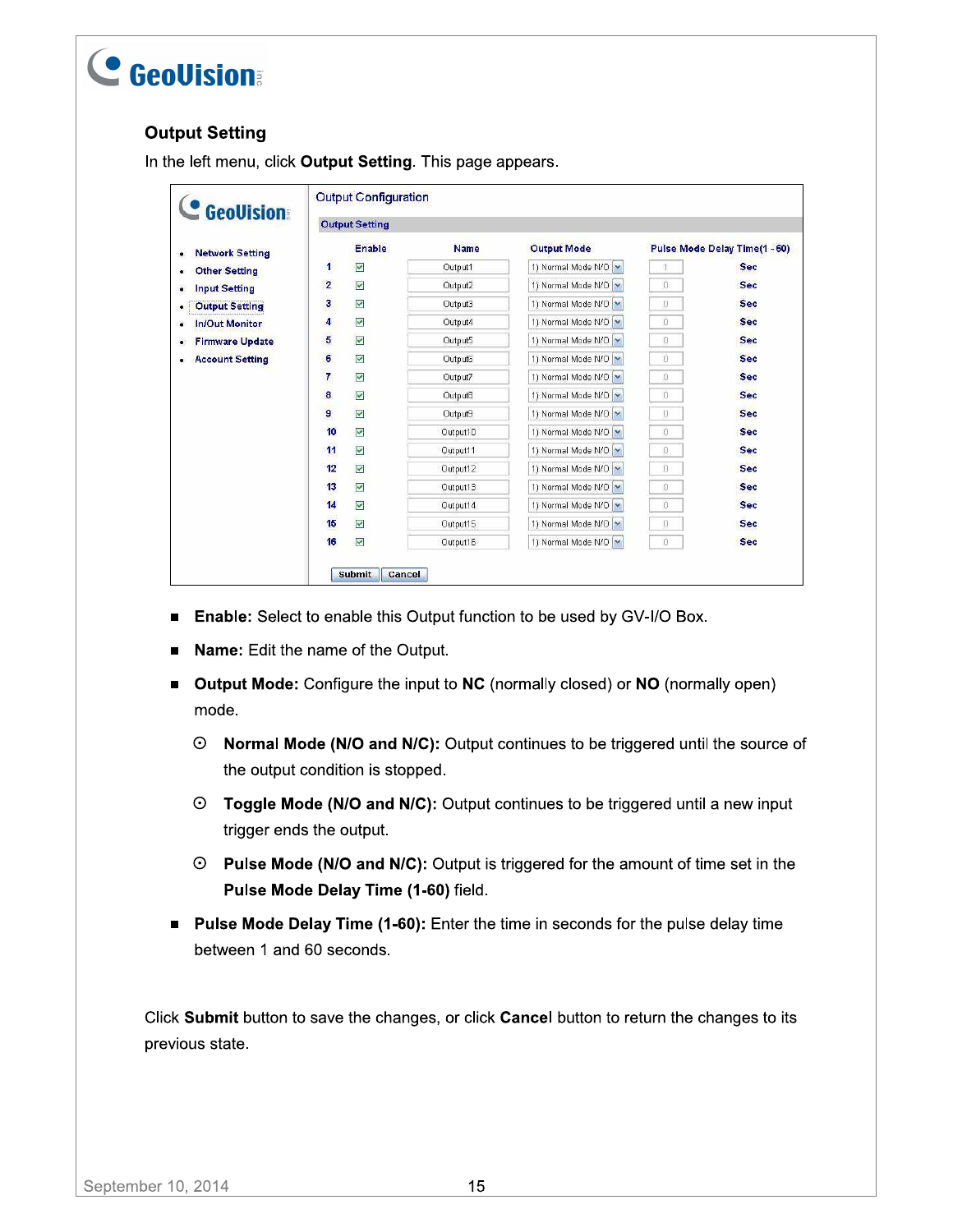

#### **In/Out Monitor**

In the left menu, click In/Out Monitor. This page appears.

| <b>C</b> GeoVision          | <b>Status Monitor</b> |                          |                  |              |  |
|-----------------------------|-----------------------|--------------------------|------------------|--------------|--|
|                             | <b>Input Status</b>   |                          |                  |              |  |
| <b>Network Setting</b><br>٠ | 01                    | <b>OFF</b>               | 09               | <b>OFF</b>   |  |
| <b>Other Setting</b><br>٠   | 02                    | <b>OFF</b>               | 10               | <b>OFF</b>   |  |
| <b>Input Setting</b><br>٠   | 03                    | <b>OFF</b>               | 11               | <b>OFF</b>   |  |
| <b>Output Setting</b><br>۰  | 04                    | OFF                      | 12               | <b>OFF</b>   |  |
| <b>In/Out Monitor</b><br>٠  | 05                    | <b>OFF</b>               | 13 <sup>°</sup>  | <b>OFF</b>   |  |
| <b>Firmware Update</b><br>۰ | 06                    | <b>OFF</b>               | 14               | <b>OFF</b>   |  |
| <b>Account Setting</b><br>۰ | 07                    | <b>OFF</b>               | 15 <sup>15</sup> | <b>OFF</b>   |  |
|                             | 08                    | <b>OFF</b>               | 16               | OFF          |  |
|                             | <b>Output Status</b>  |                          |                  |              |  |
|                             | <b>ALL ON</b>         | <b>ALLON</b>             |                  |              |  |
|                             | <b>ALL OFF</b>        | <b>ALLOFF</b>            |                  |              |  |
|                             | 01                    | OFF $\triangledown$      | 09               | $OFF$ $\vee$ |  |
|                             | 02                    | OFF                      | 10               | $OFF$ $\vee$ |  |
|                             | 03                    | OFF                      | 11               | OFF          |  |
|                             | 04                    | OFF                      | 12               | $OFF$ $\vee$ |  |
|                             | 05                    | OFF $\sqrt{\phantom{a}}$ | 13               | $OFF$ $\vee$ |  |
|                             | 06                    | OFF                      | 14               | OFF          |  |
|                             | 07                    | OFF                      | 15               | $OFF$ $\vee$ |  |
|                             | 08                    | OFF                      | 16               | $OFF$ $\vee$ |  |
|                             |                       | <b>Submit</b><br>Cancel  |                  |              |  |

- **Input Status:** Indicates the current status of the 16 inputs, whether it is On (triggered) or OFF (no input).
- Output Status: Indicates the current status of the 16 outputs, whether it is ON (triggered) or Off (no output). Click ALL ON button to force all 16 outputs to be triggered. Click ALL OFF button to turn off all 16 outputs. Select the individual outputs to turn it ON to force the output to be triggered or turn it OFF.

Click Submit button to save the changes, or click Cancel button to return the changes to its previous state.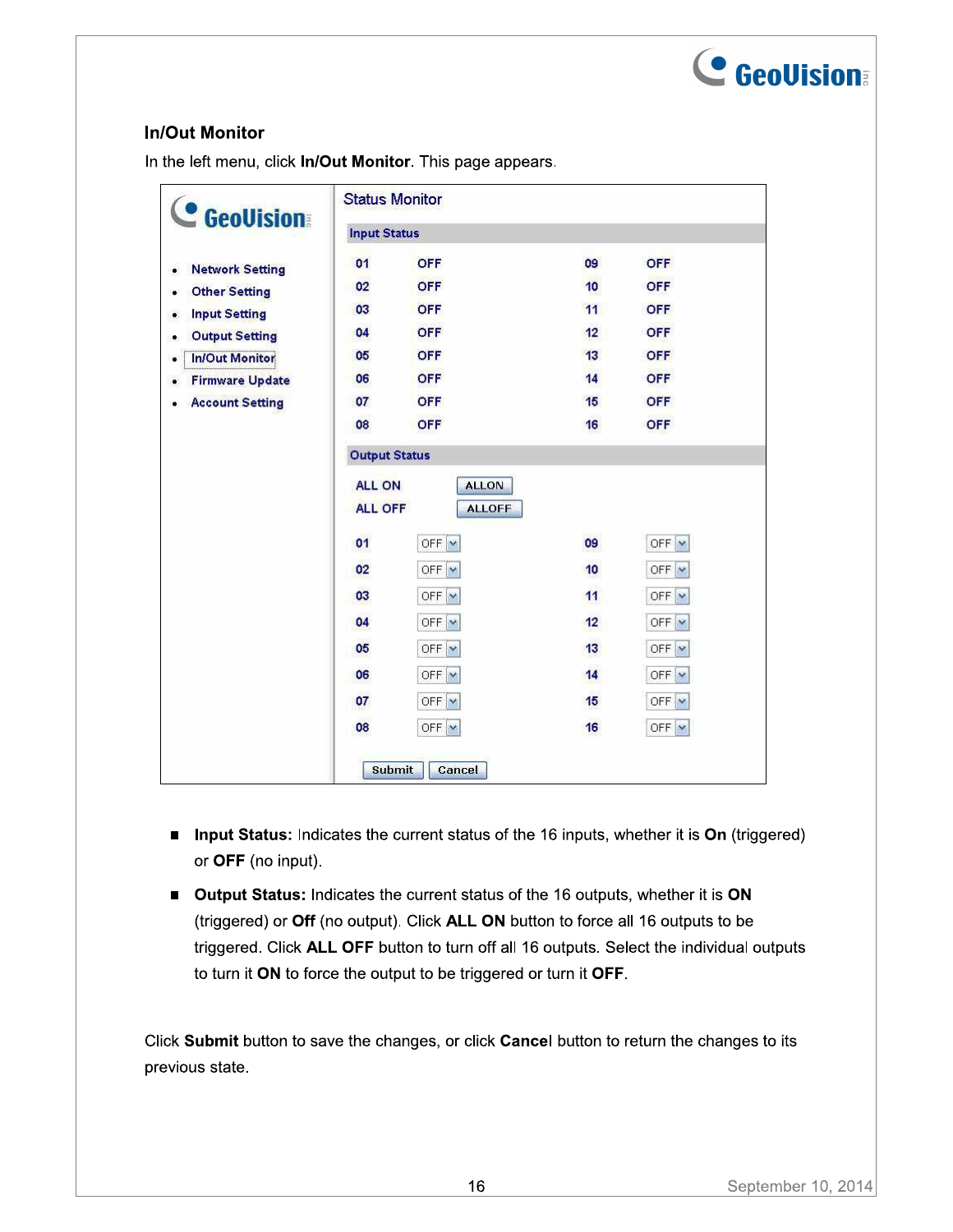

#### **Updating Firmware**

**IMPORTANT:** For firmware update from Version 1.0 to the latest version, it is required to access the GV-I/O Box over the network on Windows XP.

To update the firmware of GV-I/O Box, follow the steps below:

 $1.$ In the left menu, click Firmware Update. This page appears.

| <b>GeoVision</b>                                                                                                    | <b>Firmware Update</b>                                                                                                                                                                                                   |  |  |  |  |  |
|---------------------------------------------------------------------------------------------------------------------|--------------------------------------------------------------------------------------------------------------------------------------------------------------------------------------------------------------------------|--|--|--|--|--|
| <b>Network Setting</b><br>٠<br><b>Other Setting</b><br>٠<br><b>Input Setting</b><br>۰<br><b>Output Setting</b><br>٠ | <b>Firmware Update</b><br>After pressing the Update button, please wait while the update<br>request is being processed. After update is completed, the device<br>will reboot automatically. You can re-login afterwards. |  |  |  |  |  |
| <b>In/Out Monitor</b><br>ó<br><b>Firmware Update</b><br>٠<br><b>Account Setting</b><br>٠                            | <b>Select Firmware:</b><br>Browse<br>Upload                                                                                                                                                                              |  |  |  |  |  |
|                                                                                                                     | <b>Update State:</b><br><b>Update Process:</b><br>n<br>$\frac{0}{n}$                                                                                                                                                     |  |  |  |  |  |

- 2. Click the Browse... button to open the firmware file (\*.bin)
- 3. Click the Upload button. This update procedure may take 60 seconds to complete.
- 4. When the Update is complete, a dialog box appears and asks you to reboot the system.
- 5. Click OK. GV-I/O Box starts the Reboot operation.

Note: It is required to reboot GV-I/O Box after updating the firmware. Without rebooting, the firmware update is not complete.